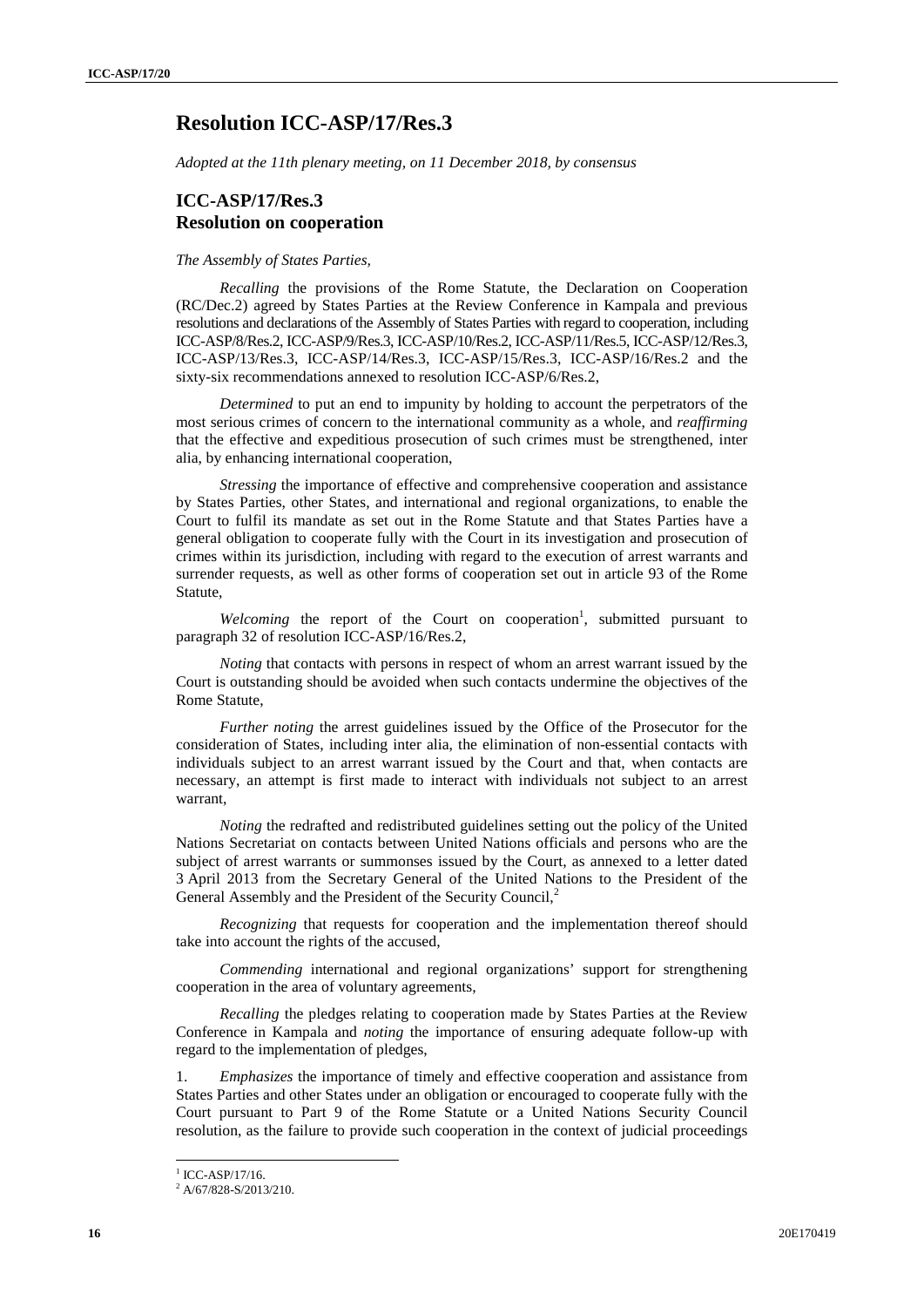affects the efficiency of the Court and *stresses* that the non-execution of cooperation requests has a negative impact on the ability of the Court to execute its mandate, in particular when it concerns the arrest and surrender of individuals subject to arrest warrants;

2. *Expresses* serious concerns that arrest warrants or surrender requests against 15 persons remain outstanding,<sup>3</sup> and *urges* States to cooperate fully in accordance with their obligation to arrest and surrender to the Court;

3. *Reaffirms* that concrete steps and measures to secure arrests need to be considered in a structured and systematic manner, based on the experience developed in national systems, the international ad hoc and mixed tribunals, as well as by the Court;

4. *Welcomes* the seminar organized by the co-facilitators on cooperation with the Court entitled "Arrests: a key challenge in the fight against impunity" held on 7 November 2018 at the Court's premises in The Hague, *appreciates* the contributions of the participating international and national experts aimed at identifying practical solutions to improve cooperation between States and the Court with a view to enhancing prospects for the implementation of pending arrest warrants, and *underlines* the necessity to continue the discussions on these and other proposals contributing to ensuring the arrest and surrender of suspects*;*

5. *Urges* States Parties to avoid contact with persons subject to a warrant of arrest issued by the Court, unless such contact is deemed essential by the State Party, *welcomes* the efforts of States and international and regional organizations in this regard, and *acknowledges* that States Parties may, on a voluntary basis, advise the Court of their own contacts with persons subject to a warrant of arrest made as a result of such an assessment;

6. *Recalls* that the ratification of the Rome Statute must be matched by national implementation of the obligations emanating therefrom, in particular through implementing legislation and, in this regard, *urges* States Parties to the Rome Statute that have not yet done so to adopt such legislative and other measures so as to ensure that they can fully meet their obligations under the Rome Statute;

7. *Acknowledges* efforts by States, by civil society organizations and by the Court, including through the Legal Tools Project, to facilitate exchange of information and experiences, with a view to raising awareness and facilitating the drafting of national implementing legislation;

8. *Encourages* States to establish a national focal point and/or a national central authority or working group tasked with the coordination and mainstreaming of Courtrelated issues, including requests for assistance, within and across government institutions, as part of efforts aimed at making national procedures for cooperation more efficient, where appropriate;

9. *Recalls* the report to the thirteenth session of the Assembly on the feasibility study of establishing a coordinating mechanism of national authorities, and *encourages* States Parties to continue the discussion;

10. *Emphasizes* also the on-going efforts made by the Court in providing focused requests for cooperation and assistance which contribute to enhancing the capacity of States Parties and other States to respond expeditiously to requests from the Court, and *invites* the Court to continue improving its practice in transmitting specific, complete and timely requests for cooperation and assistance;

11. *Recognizes* that effective and expeditious cooperation with regard to the Court's requests for the identification, tracing and freezing or seizure of proceeds, property and assets and instrumentalities of crime is crucial to the provision of reparations to victims and for potentially addressing the costs of legal aid;

12. *Underlines* the importance of effective procedures and mechanisms that enable States Parties and other States to cooperate with the Court in relation to the identification, tracing and freezing or seizure of proceeds, property and assets as expeditiously as possible; *welcomes* the Court's report and comprehensive presentation on cooperation challenges faced by the Court with respect to financial investigation and *calls on* all States Parties to

 $3$  As of 12 November 2018, see ICC-ASP/17/16, para. 38.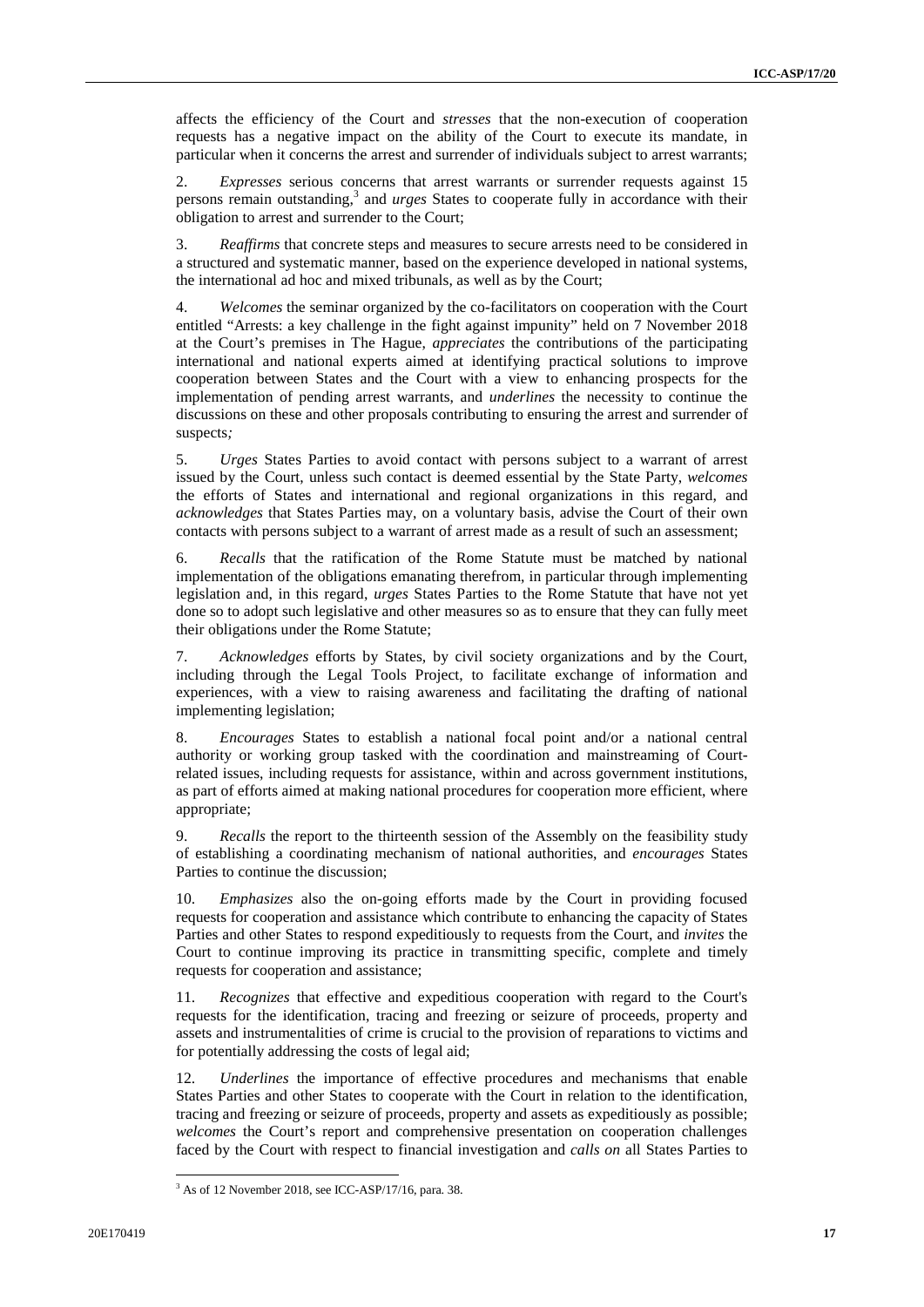put in place and further improve effective procedures and mechanisms in this regard, with a view to facilitating cooperation between the Court, States Parties, other States and international organizations;

13. *Urges* States Parties to cooperate with requests of the Court made in the interest of Defence teams, in order to ensure the fairness of proceedings before the Court;

14. *Calls upon* States Parties as well as non-States Parties that have not yet done so to become parties to the Agreement on Privileges and Immunities of the International Criminal Court as a matter of priority, and to incorporate it in their national legislation, as appropriate;

15. *Acknowledges* the importance of protective measures for victims and witnesses for the execution of the Court's mandate, *welcomes* the new relocation agreement concluded since the last resolution on cooperation,<sup>4</sup> and *stresses* the need for more such agreements or arrangements with the Court for the expeditious relocation of witnesses;

16. C*alls upon* all States Parties and other States to consider strengthening their cooperation with the Court by entering into agreements or arrangements with the Court, or any other means concerning, inter alia, protective measures for victims and witnesses, their families and others who are at risk on account of testimony given by witnesses;

17. *Acknowledges* that, when relocation of witnesses and their families proves necessary, due account should be given to finding solutions that, while fulfilling the strict safety requirements, also minimize the humanitarian costs of geographical distance and change of linguistic and cultural environment and *urges* all States Parties to consider making voluntary contributions to the Special Fund for Relocations;

18. *Welcomes* the conclusion of two agreements between the Court and the Republic of Argentina on Interim Release and Release of Persons;

19. *Emphasizes* that the need for cooperation with the Court on the enforcement of sentences is likely to increase in the coming years as more cases proceed toward conclusion, *recalls* the principle enshrined in the Rome Statute that States Parties should share the responsibility for enforcing sentences of imprisonment, in accordance with principles of equitable distribution, and *calls upon* States Parties to actively consider the conclusion of agreements with the Court to this end;

20. *Commends* and *further encourages* the work of the Court on framework agreements or arrangements, or any other means in areas such as interim release, final release - also in cases of acquittal - and sentence enforcement which may be essential to ensuring the rights of suspects and accused persons, in accordance with the Rome Statute and guaranteeing the rights of convicted persons and *urges* all States Parties to consider strengthening cooperation in these areas;

21. *Requests* the Bureau, through its Working Groups, to continue the discussions on voluntary framework agreements or arrangements, and to report thereon to the Assembly at its eighteenth session;

22. *Welcomes* the increased cooperation between the Court and the United Nations, and other international and regional organizations, and other inter-governmental institutions;

23. *Recognizes* the importance of ensuring a safe environment for strengthening and fostering cooperation between civil society and the Court and of taking all necessary action to address threats and intimidation directed at civil society organizations;

24. *Emphasizes* the importance of States Parties enhancing and mainstreaming diplomatic, political and other forms of support for, as well as promoting greater awareness and understanding of the activities of the Court at the international level, and *encourages* States Parties to use their capacity as members of international and regional organizations to that end;

25. *Urges* States Parties to explore possibilities for facilitating further cooperation and communication between the Court and international and regional organizations, including by securing adequate and clear mandates when the United Nations Security Council refers

 $4$  ICC-ASP/16/2.